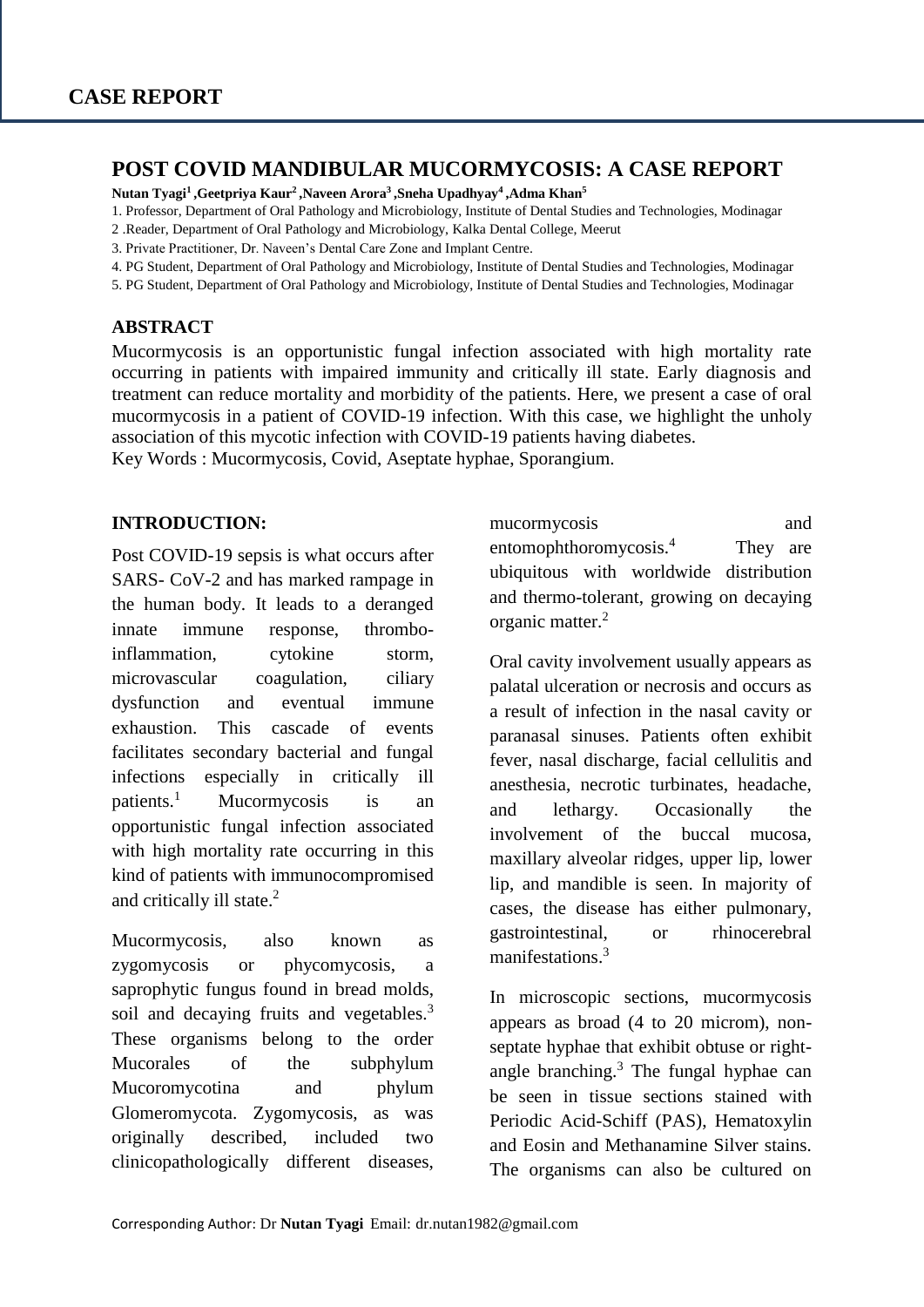Sabouraud's glucose agar or identified by their characteristic carbohydrate assimilation patterns.<sup>5</sup>

Here, we present a case of oral mucormycosis in a patient of COVID-19 infection. With this case, we also highlight the unholy association of this mycotic infection with COVID-19 patients having diabetes.

## **CASE HISTORY:**

Amidst the Covid 19 pandemic, a 63 years old male patient reported with a chief complaint of pain and non-healing lesion on left posterior alveolar region of mandible. He recalled noticing ulceration in the lower jaw and associated pain since past 2 weeks, which has increased since.

The patient presented with a previous history of hospitalization due to Covid 19 and had been negative since the last 25 days, as per RT-PCR reports. He was on steroid injections, antivirals and oxygen support for two weeks during his treatment. Patient also had history of Diabetes and Hypertension and was on medication for both for more than 20 years.

Owing to the patient's medical history and the rapid spread of the lesion, an in-depth clinical examination of the patient was performed. Intraoral examination revealed multiple missing teeth and moderate grade periodontal disease. The alveolar gingiva in place of missing left mandibular premolars and the attached gingiva buccal and lingual to the left mandibular first molar was brownish (Figure-1) in appearance; and demonstrated a welldelineated slough on the surface. The

lesion was growing in size with pus discharge and pain, indicative of infection.

A panoramic radiograph was made, that revealed a prominent inherent bone loss associated with the mandibular left first and second molars (Figure-2). The palate, floor of the mouth, tongue, nasal mucosa and nasal septum were unremarkable.

*Tout de suite*, surgical extraction of mandibular first and second molar was done along with the removal of necrotic bone and gingivae. One brownish white soft tissue (measuring 1.0 cm. X 0.5 cm.), one large bony tissue (measuring 3.0 cm. X 0.8 cm.) and few small bony bits were removed; and the remaining bone and gingivae were thoroughly debrided, leaving only healthy tissue in the region (Figure-3).

Histopathological assessment of both soft and hard tissues was done. The H n E stained sections of soft tissue specimen revealed an inflamed infected connective tissue with perivascular and angioinvasive mucormycosis. The hyphae were wide, non-septate, occasionally branched at right angles, and look empty on haematoxylin and eosin. PAS section showed magenta stained hyphae. Typical terminal sporangium was also notable (Figure-4). Numerous clusters of bacterial colonies were seen along with surface fibrinous exudate (Figure-5). Many mixed inflammatory cells were noticeable with abundant acute cell component too. The decalcified H n E stained sections of bone revealed bony trabeculae affected with bacterial clusters and many mucormycotic hyphae in the marrow spaces (Figure-6). Empty osteocytic lacunae with many resting and reversal lines were seen. Moderate inflammatory response was also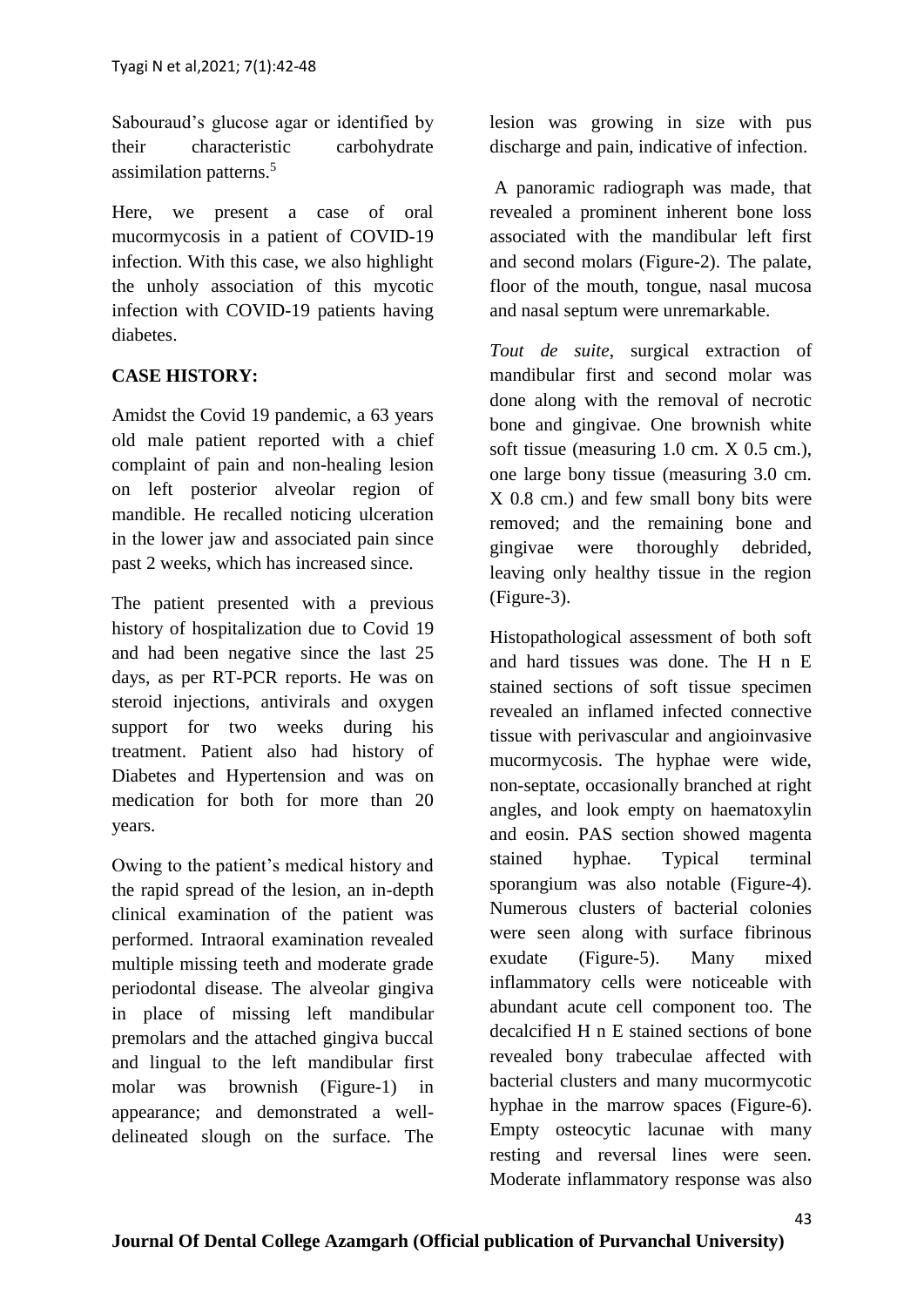noticeable. All these findings were suggestive of Mucormycosis associated with Bacterial superinfection.

After the final diagnosis was made, the patient was placed on antifungal therapy of Amphotericin B. proper hygiene and regular follow up was advised. The patient is currently stable and prosthetic rehabilitation shall be duly planned.

## **DISCUSSION:**

While we struggle with COVID-19, the issue of post COVID-19 mucormycosis has emerged as a major problem.<sup>1</sup> In healthy individuals, there are various defense mechanisms which act against these opportunistic infections from cropping up, like the intact skin/mucosal barrier prevent infection even if spores come in contact;<sup>6</sup> mononuclear cells provide host defense; tissue macrophages phagocytose the spores and kill; neutrophils produce pro-inflammatory cytokines like tumor necrosis factor-alpha (TNF- $\alpha$ ), interferon-gamma (INF- $\gamma$ ), interleukin-1b (IL-1b), which in turn activate and recruit other inflammatory cells;7,8 platelets secrete granules that have pro-inflammatory and anti-inflammatory cytokines and chemokines with fungicidal properties;<sup>9</sup> and natural killer (NK) cells exert direct and indirect cytotoxic effects and damage the hyphae of Mucorales.<sup>10</sup>

The use of corticosteroid treatment and anti-IL-6-directed strategies in COVID 19 patients, makes them highly defenseless hosts along with high fungal spore counts in the environment creates the full-fledged setting for mould infections.<sup>1</sup> Heavy mould spore counts even in hospital air have been found in various studies from hospitals across the country, due to

predominantly hot, humid conditions in our tropical climate. $11$  Hyperglycemia with ketoacidosis also increases the risk for mucormycosis. Changes in iron availability to the fungus may play a significant role in the pathogenesis of mucormycosis in these patients.<sup>7,12</sup>

Rhizopus oryzae has been found to be the most frequent etiologic agent mucormycosis. The genome sequencing of Rhizopus oryzae has revealed that in its evolution, the organism has acquired the proficiencies for maintaining growth and metabolism under highly diversified environmental conditions, by the production of virulence factors, capacity for accelerated fungal cell wall synthesis, and iron assimilation<sup>12,13</sup>. The organism can evade and survive against host immunity and hostile environment, shows rapid angio-invasive growth, derive nutrition from the host and develop resistance to antifungal agents because of these genetic adaptations. $14$ 

Mucorales express spore coat homologue (CotH) proteins that help in adhering to the glucose-regulator protein 78 (GRP78) on the endothelial cells. $^{2,15}$  Endocytosis of fungus occurs by this interaction result in endothelial damage. Platelet-derived growth factor receptor (PDGFR) promotes endocytosis. PDGF regulates cell growth and division, particularly angioinvasion.

Upon invading the host, Mucorales derive nutrients from the host and escape the immune mechanism and start disseminating.<sup>2</sup>

Hyperglycemia with ketoacidosis in uncontrolled DM causes glycosylation of iron sequestering proteins transferrin, ferritin, and lactoferrin, reducing their iron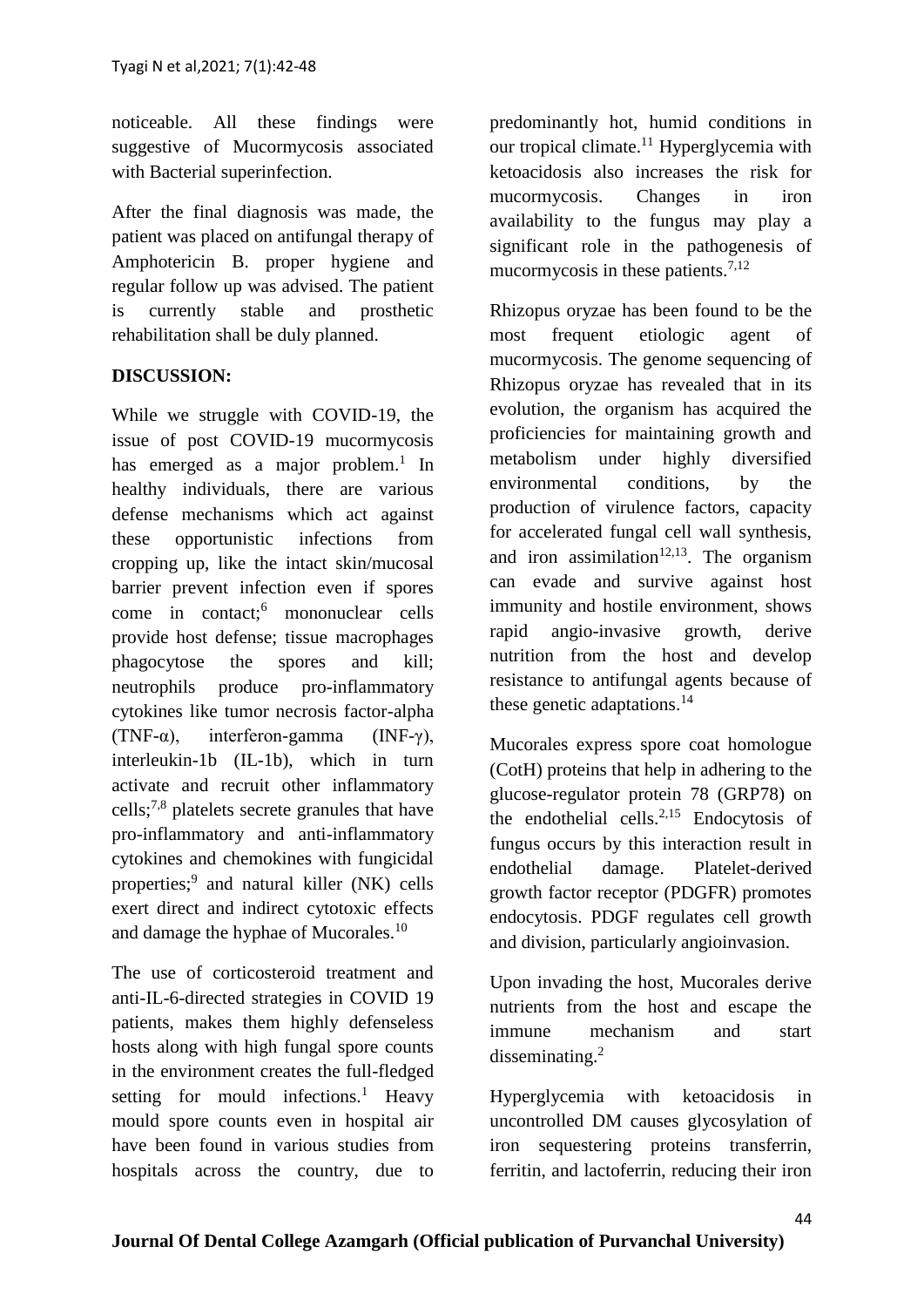affinity and the presence of ketone bodies like β-hydroxy butyrate [BHB] and the low pH in the blood vessels strongly impairs the ability of transferrin to chelate iron, resulting in increased free iron levels. Glucose, iron, and BHB induce the expression of GRP78 and CotH, all result in the growth of the fungus and augmented fungal invasion, followed by injury of the endothelium. T-lymphocyte induction, IFN-γ production, and phagocyte-mediated killing is markedly suppressed.<sup>2</sup>

Because of angioinvasive nature, Mucorales use hemoglobin as source of  $i$ ron $^2$ 

Bacteria/ fungi secrete an iron chelator called siderophores that bind iron with an affinity that surpasses that of transferrin and lactoferrin.<sup>6</sup> But the intrinsic siderophore, rhizoferrin secreted by Rhizopus, is inefficient in obtaining iron from the serum.<sup>2</sup> So, mucorales are dependent on free iron in the serum and readily use in diabetic ketoacidosis and of iron reductases or hemeoxygenases for rapid iron uptake.<sup>14</sup>

Calcineurin is a fungal virulence factor which has a central role in various fungal physiologic processes, including pathways that counteract the detrimental effects of antifungals and promote resistance. The antifungal resistance is also said to be carried by Mendelian mutations or epigenetic pathways.<sup>2</sup>

Involvement of the oral cavity usually appears as palatal ulceration or necrosis and occurs as a result of infection in the nasal cavity or paranasal sinuses.<sup>3</sup> Patients often exhibit fever, headache, facial cellulitis and anesthesia, nasal discharge, necrotic turbinates, and lethargy.

Occasionally the involvement of the buccal mucosa, maxillary alveolar ridges, upper lip, lower lip, and mandible is seen.<sup>3</sup> In majority of cases, the disease has either pulmonary, gastrointestinal, or rhinocerebral manifestations.<sup>3</sup> The most important manifestations of Mucormycosis in cases of COVID 19 are rhino-orbitalcerebral and pulmonary.<sup>1</sup> If left untreated the diseases may spread into the brain resulting in death.<sup>3</sup>

Histopathologic examination of the hard tissue specimen reveals necrotic compact and cancellous bone trabeculae that may exhibit irregular surface resorption. Masses of organisms may be found within the bone marrow spaces and resorptive crypts. Some of these are elongated, broad, non-septate branching hyphae that contained terminal globose sporangia & clusters of spores. The soft tissue specimen demonstrates mucosa, submucosal tissue and attached bone fragments that contained a dense infiltrate of lymphocytes, plasma cells and polymorphonuclear leukocytes.<sup>3</sup>

Treatment principles include antifungal drugs, surgical debridement, removal of underlying predisposing factors and adjuvant therapy. Amphotericin B has been the standard of treatment for invasive mucormycosis.<sup>1</sup>

## **CONCLUSION**

The current case brings to light the apparent rapid and invasive spread in Mucormycosis leading to morbidity. Timely diagnosis and proper treatment planning goes a long way in preventing mortality, the importance of which needs to be underscored.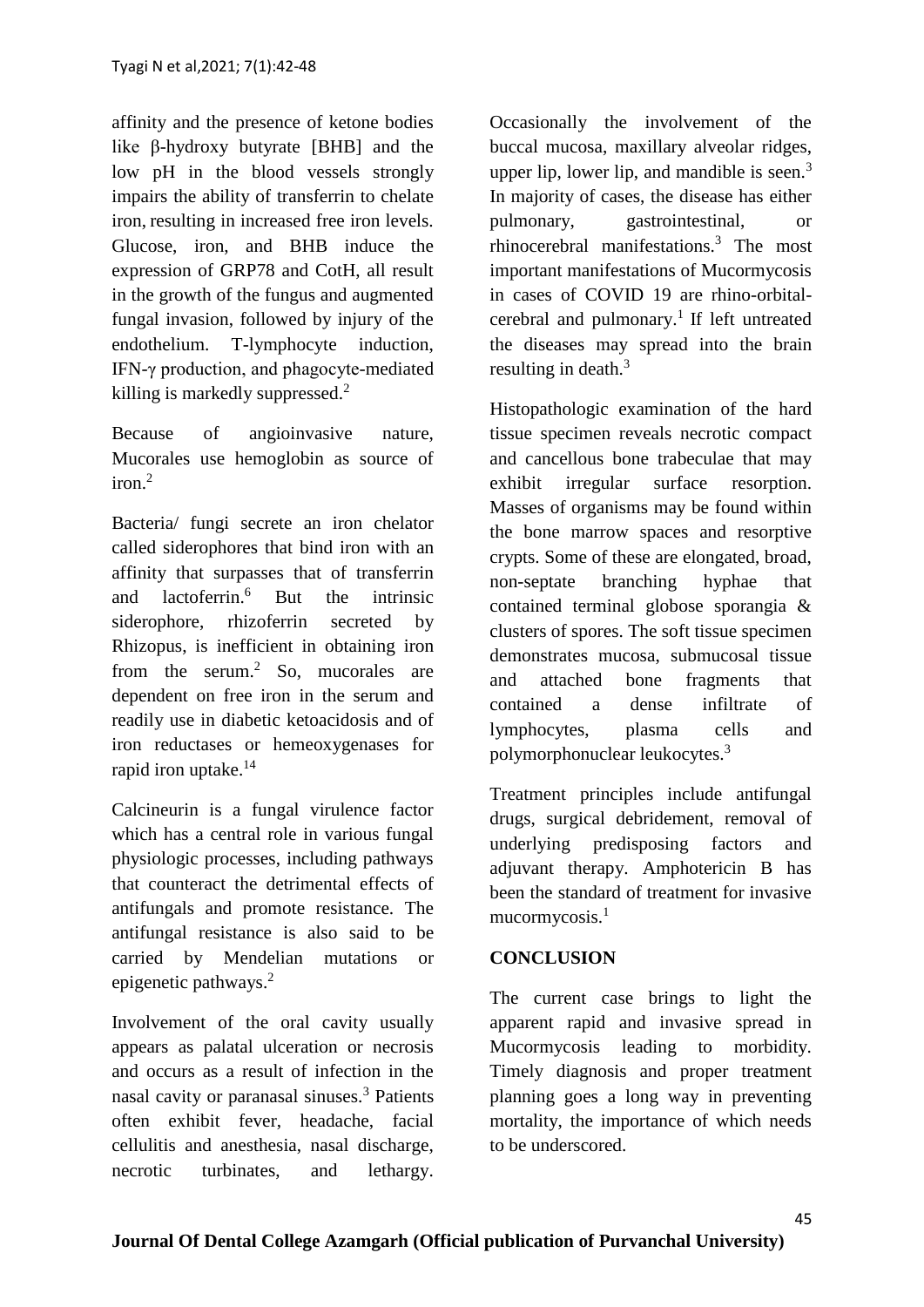## **REFERENCES:**

- 1. Soman R, Sunaval A. Post COVID-19 Mucormycosis - from the Frying Pan into the Fire. J Assoc Physicians India 2021; 69: 13-14.
- 2. Challa, S. Mucormycosis: Pathogenesis and Pathology. Curr Fungal Infect Rep 2019; 13: 11–20.
- 3. Jones AC, Bentsen TY, Freedman PD. Mucormycosis of the oral cavity. Oral Surg Oral Med Oral Pathol 1993;75: 455-60.
- 4. Kwon-Chung KJ. Taxonomy of fungi causing mucormycosis and entomophthoramycosis (zygomycosis) and nomenclature of the disease: molecular mycologic perspectives. Clin Infect Dis. 2012;54(1): S8–S15.
- 5. Lehrer RJ et al. Mucormycosis. Ann Intern Med 1980; 93: 93-108.
- 6. Hood MI, Skaar EP. Nutritional immunity: transition metals at the pathogen-host interface. Nat Rev Microbiol 2012;10(8):525–37
- 7. Lionakis MS, Kontoyiannis DP. Glucocorticoids and invasive fungal infections. Lancet 2003;362(9398): 1828–38.
- 8. Roilides E, Kontoyiannis DP, Walsh TJ. Host defenses against zygomycetes. Clin Infect Dis. 2012; 54(1): S61–6.
- 9. Ibrahim AS, Voelz K. The mucormycete-host interface. Curr Opin Microbiol 2017; 40:40–5.
- 10. Schmidt S et al. Rhizopus oryzae hyphae are damaged by human natural killer (NK) cells, but suppress NK cell mediated immunity. Immunobiology 2013;218(7):939– 44.
- 11. Rudramurthy SM, Singh G, Hallur V, Verma S, Chakrabarti A. High fungal spore burden with predominance of Aspergillus in hospital air of a tertiary care hospital

in Chandigarh. Indian J Med Microbiol 2016; 34:529-532.

- 12. Lamaris GA et al. Increased virulence of Zygomycetes organisms following exposure to voriconazole: a study involving fly and murine models of zygomycosis. J Infect Dis 2009;199(9):1399-406.
- 13. Ma L-J, Ibrahim AS, Skory C, et al. Genomic analysis of the basal lineage fungus rhizopus oryzae reveals a whole-genome duplication. Madhani HD, ed. PLoS Genet. 2009;5: e1000549.
- 14. Lewis RE, Lortholary O, Spellberg B, Roilides E, Kontoyiannis DP, Walsh TJ. How does antifungal pharmacology differ for mucormycosis versus aspergillosis? Clin Infect Dis. 2012;54(Suppl 1): S67–72.
- 15. Spreer A, Rüchel R, Reichard U. Characterization of an extracellular subtilisin protease of Rhizopus microsporus and evidence for its expression during invasive rhinoorbital mycosis. Med Mycol. 2006;44(8):723–31.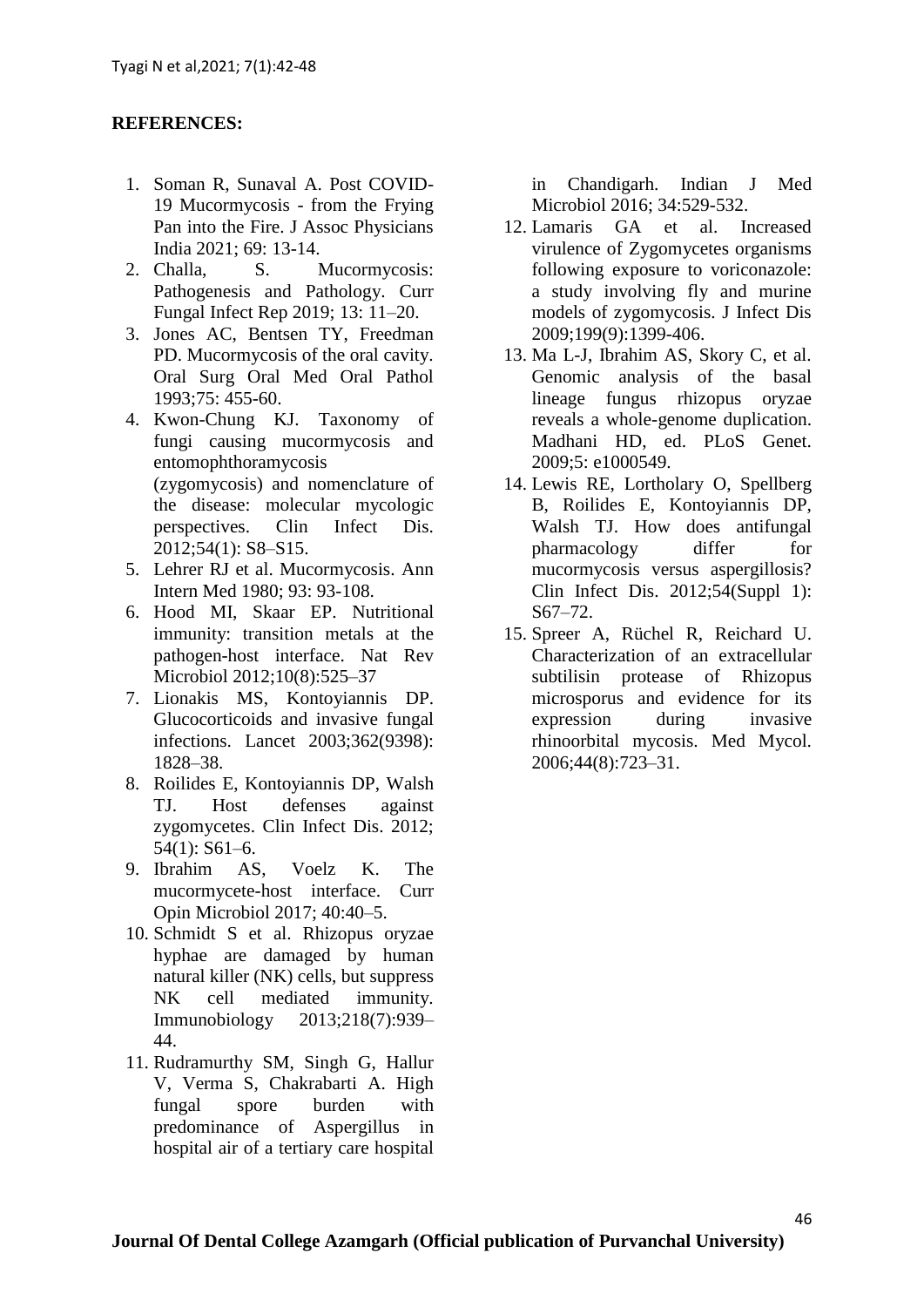# **FIGURES:**



FIGURE 1: Intraoral view depicting greyish brown colored slough and debris in the posterior left mandibular area.



FIGURE 2: Pre-op OPG revealing multiple missing teeth and horizontal bone loss in the posterior regions of jaw. 36, 37 region associated with the clinical lesion area represents inter-radicular defect.



FIGURE 3: Post-op OPG revealing surgical bony debridement along with extraction of 36 and 37.



FIGURE 4: Photomicrograph of soft tissue specimen revealing numerous aseptate empty appearing fungal hyphae with occasional perpendicular hyphal branching and sporangia (Haematoxylin and Eosin stain; Magnification X 400).



FIGURE 5: Photomicrograph of soft tissue specimen showing many clusters of bacterial colonies suggesting superinfection (Haematoxylin and Eosin stain; Magnification X 100).